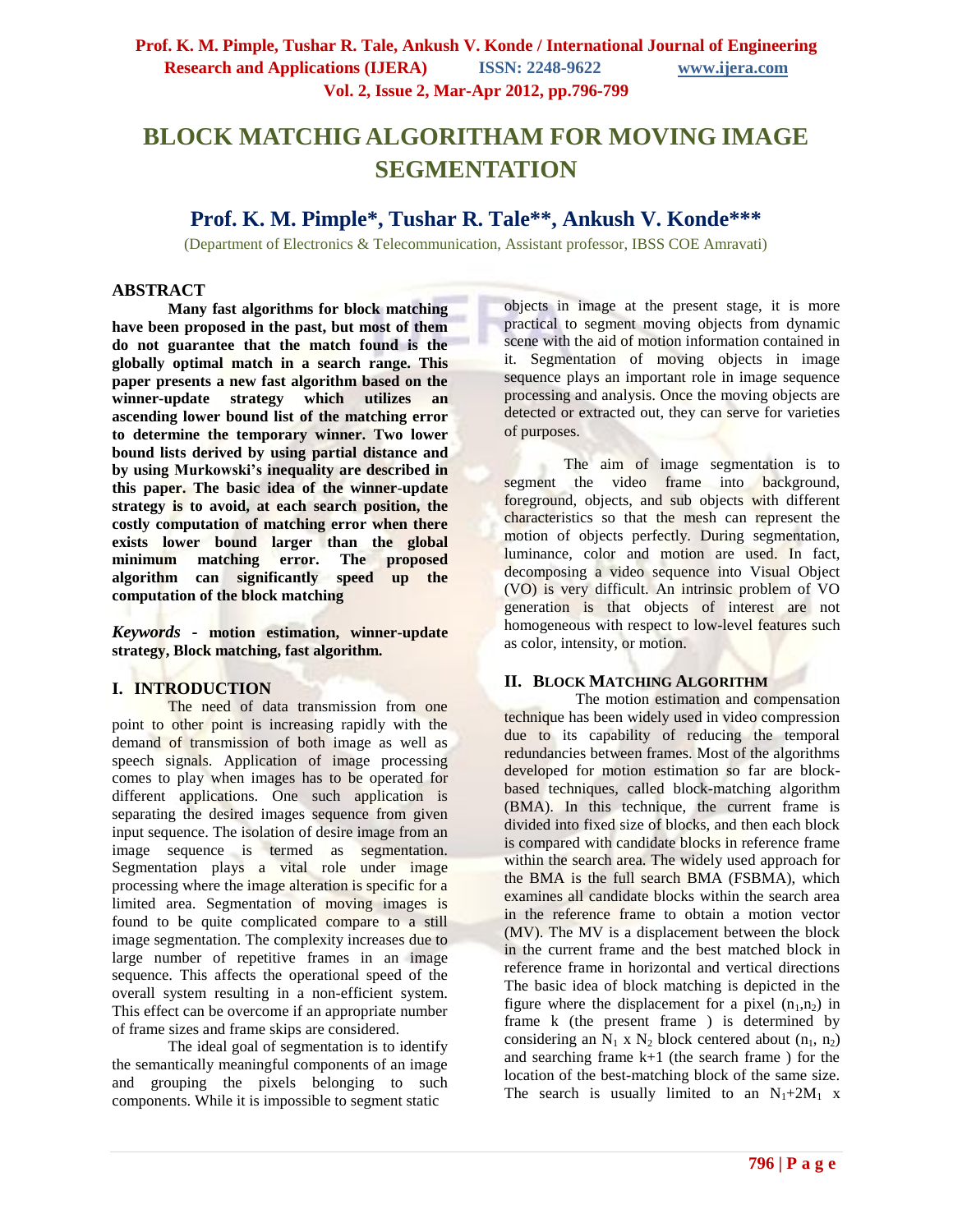# **Prof. K. M. Pimple, Tushar R. Tale, Ankush V. Konde / International Journal of Engineering Research and Applications (IJERA) ISSN: 2248-9622 www.ijera.com Vol. 2, Issue 2, Mar-Apr 2012, pp.796-799**

 $N_2+2M_2$  region called the search window for computational reasons.



**Figure 1: Block Matching**

#### **III. Matching Criteria**

The matching of the blocks can be quantified according to various criteria including the maximum cross-correlation, the minimum mean square error (MSE), the minimum mean absolute difference (MAD) and maximum matching pel count (MPC)

$$
MSE(d_1, d_2) = \frac{1}{(N_1, N_2) \sum [s(n_1, n_2, k) - s(n_1 + d_1, n_2 + d_2, k+1)]^2}
$$

The estimate of motion vector is taken to be the value of  $(d_1, d_2)$  which minimizes MSE.

$$
[d_1, d_2]T = \arg\min MSE(d_1, d_2)
$$

Normally not used, as it is difficult to realize the square operation in hardware

$$
MAD(d_1, d_2) = \frac{1}{(N_1, N_2) \sum [s(n_1, n_2, k) - s(n_1 + d_1, n_2 + d_2, k+1)]}
$$

$$
[d_1, d_2]T = \arg\min MAD(d_1, d_2)
$$

Performance of MAD deteriorates as the search area becomes larger due to the presence of several local minima.

$$
MPC: T(n_1, n_2; d_1, d_2) = 1,
$$
  
If  

$$
[s(n_1, n_2, k) - s(n_1 + d_1, n_2 + d_2, k+1)] \le t;
$$

**Otherwise** 

$$
MPC(d_1, d_2) = \sum T(n_1, n_2; d_1, d_2)
$$
  
[ $d_1, d_2$ ]  $T = \arg \max MPC(d_1, d_2)$ 

The selection of an appropriate block is essential for any block-based motion estimation algorithm. There are conflicting requirements on the size of the search blocks. If the blocks are too small, a match may be established between blocks containing similar gray level patterns, which are unrelated in the sense of motion. On the other hand, if the blocks are too large, then actual motion vectors may vary within a block, violating the assumption of a single motion vector per block.

## **IV. Winner Update Strategy**

For the application in video compression, the major drawback of not guaranteeing the global minimum is that the compression ratio is generally lower due to the higher matching error (which can be thought of as the prediction residual to be coded). In this paper, I propose an efficient and simple block matching algorithm, named the winner-update algorithm. This algorithm can accelerate the block matching process while still ensuring that the global minimum of the matching error can be obtained. This algorithm utilizes an ascending lower bound list of the matching error to save the computation

# **V. Winner Update Algorithm**

The process of choosing the winner having the minimum penalty score in the previously mentioned game resembles the process of finding the corresponding block having the minimum matching error in block matching.

Thus, PSAD represents the temporarily accumulated penalty score. Obviously, the following inequality relationship holds true:

 $PSAD^{1}(u, v) \leq PSAD^{2}(u, v) \leq \dots \dots \dots \cdot PSAD^{B2}(u, v) = SAD(u, v)$ As a result, the list of the partial accumulation,  $PSAD<sup>1</sup>(u, v) = \{1, \dots, B<sup>2</sup>\}$ , can be used as the lower bound list needed by the winner-update strategy. That is,

$$
LB^{1}(u, v) = PSAD^{1}(u, v) = 1, \dots, K
$$

where  $K = B^2$ . This lower bound will be referred to as the partial-sum lower bound. Notice that the last element in this list,  $LB^{K}(u, v)$ , equals the complete matching error,  $SAD(u, v)$ . These K lower bounds are in ascending order: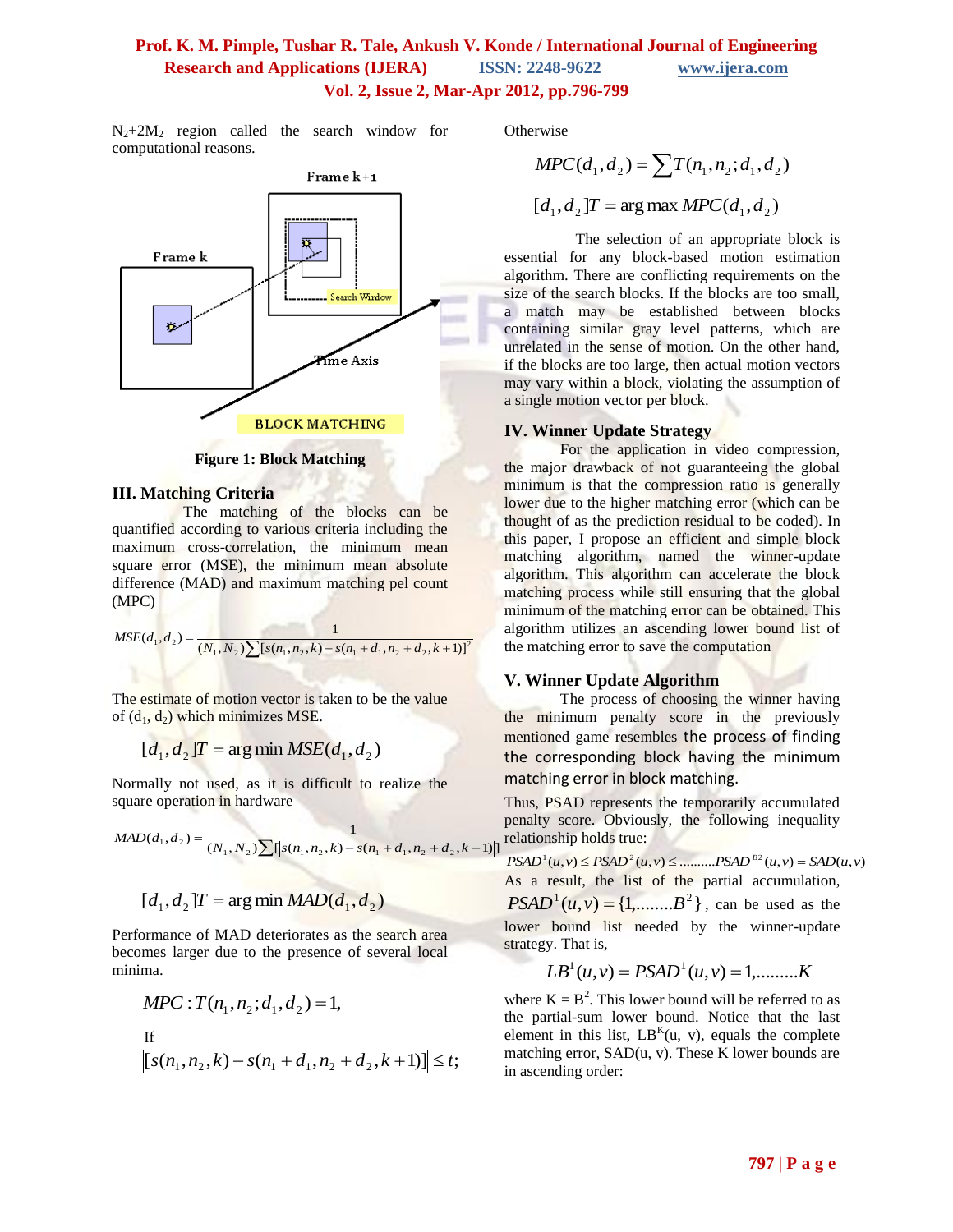# **Prof. K. M. Pimple, Tushar R. Tale, Ankush V. Konde / International Journal of Engineering Research and Applications (IJERA) ISSN: 2248-9622 www.ijera.com Vol. 2, Issue 2, Mar-Apr 2012, pp.796-799**

1 2 *LB u v LB u v LB u v K* Furthermore, the number of pixels used for summing

up these lower bounds is ascending from 1 to  $B^2$ .

# **VI. RESULTS**

*1. Input Frames at Frame Skip =5 Frame Number = 5*



**Figure 2: Input frames at frame skip =5 frame number = 5**

*2. Output Frames At Frame Skip= 5 Frame No=5*



**Figure 3: Output Frames At Frame Skip= 5 Frame No=5**

#### *A. Time Comparison*



*B. The Segmentation by BMA*



**Figure 5: Segmentation of Silent video using BMA**

#### *C. Segmentation by Winner*



**Figure 6: Segmentation of Silent video using Winner Update Method**

# **VII. Conclusion**

As per the problem of segmentation where moving image segmentation was always a difficult task a system has been proposed here which can efficiently segment a moving foreground object from a given image sequence with still background .the sub module of the system are developed using matlab and been verified for its functionality. from the result obtained it can be observed that with the increase in frame number and keeping constant frame skip the clarity of the segmentation is increased and increasing of frame skip ,keeping frame number constant results in higher resolution of segmentation because of the difference between two neighboring frame is quit less. This observation shows the effect